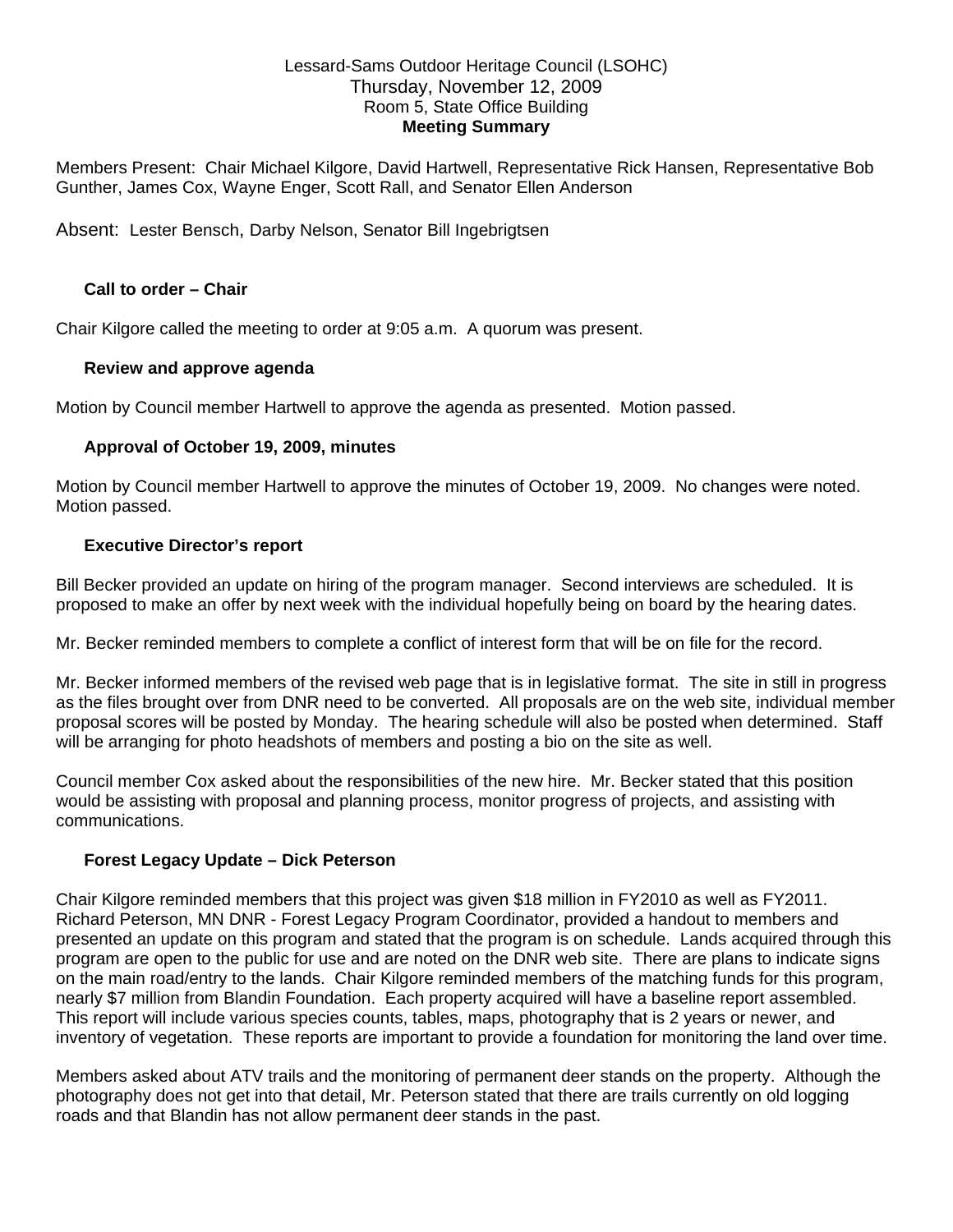Council member Hansen asked Mr. Peterson if the land was being offered for sale by UPM Kymenee. Mr.Peterson replied "Not to my knowledge."

Council member Cox asked that if the property changes ownership, might the new owners negotiate changes to this easement. Mr. Peterson stated that there is an amendment process, however, this is not likely and would be an exception, not a rule.

### **Report: FY 10 and 11 Appropriation – Clean Water Legacy Fund, Parks and Trails Fund, Arts and Cultural Heritage Fund**

Mr. Becker reminded members that no appropriation from these funds is going through the legislature this session, as both years have already been appropriated.

Dan Mueller, Senate Fiscal Analyst reviewed a handout provided for members that outlined appropriations for various dedicated funding programs. He stated in the review of that document that very little has gone out yet and sales tax is running about 2% lower than anticipated for FY10.

Members asked questions on specific projects. Members also discussed conservation buffers. Members questioned what was specifically in law as it related to different types of buffers. Members discussed whether the Council is purchasing permanent easements where buffer laws should be enforced? Shoreland rules apply in some cases. Members agreed that this should be a topic for a future meeting.

### **Report: ETF Recommendation - Susan Thornton**

Mr. Becker stated that it was important for the Commission to come before the Council for an update on their process, priorities, and commission recommendations. Susan Thornton, Director of Legislative Citizen Commission on MN Resources emphasized that coordination between the Commission and Council is important and that Mr. Becker had presented the Council's Call for Requests to the Commission prior to their allocation of funds.

Ms. Thornton had a handout for members that outlined the Commission priorities, process and projects being recommended for funding from the Environment Natural Resource Trust Fund. She also briefly went through a handful of summaries provided to members on specific projects that on proposals that the Council might be interested in that coordinates with proprieties that were published in the Call for Request.

Chair Kilgore discussed ways in which the LSOHC and LCCMR might work together going forward. It was suggested that some joint meetings, especially informational sessions, might be coordinated. Council member Cox mentioned that it might be helpful to have an inventory of the studies that LCCMR has funded. Ms. Thornton mentioned that the LCCMR web site does have each project abstract listed, however said organizing them by issues might be part of the new constitutionally dedicated web site.

### **Report: Update on Small Grants Program – Leslie Tannahill**

Leslie Tannahill provided a handout for members on the 129 proposal that the DNR received totaling \$16.6 million. She stated that the on-line process seemed to work smoothly. Members asked questions relating to the quality of the projects, duplication of possible applications, projects being divided out by LSOHC sections. Ms. Tannahill stated that the projects have not been evaluated as of yet. She said that during the evaluation process, they would pay attention to any duplicates received. She also stated that the Council sections were not part of the DNR database. Ms. Tannahill explained the process in reviewing the proposals. The proposals will be divided into advisory committees, by topic area, with internal and external people serving as experts.

### **Discussion item - Acquiring Fee Title Underneath Permanent Easements**

Mr. Becker read the following statement that was agreed to with leadership and the executive committee.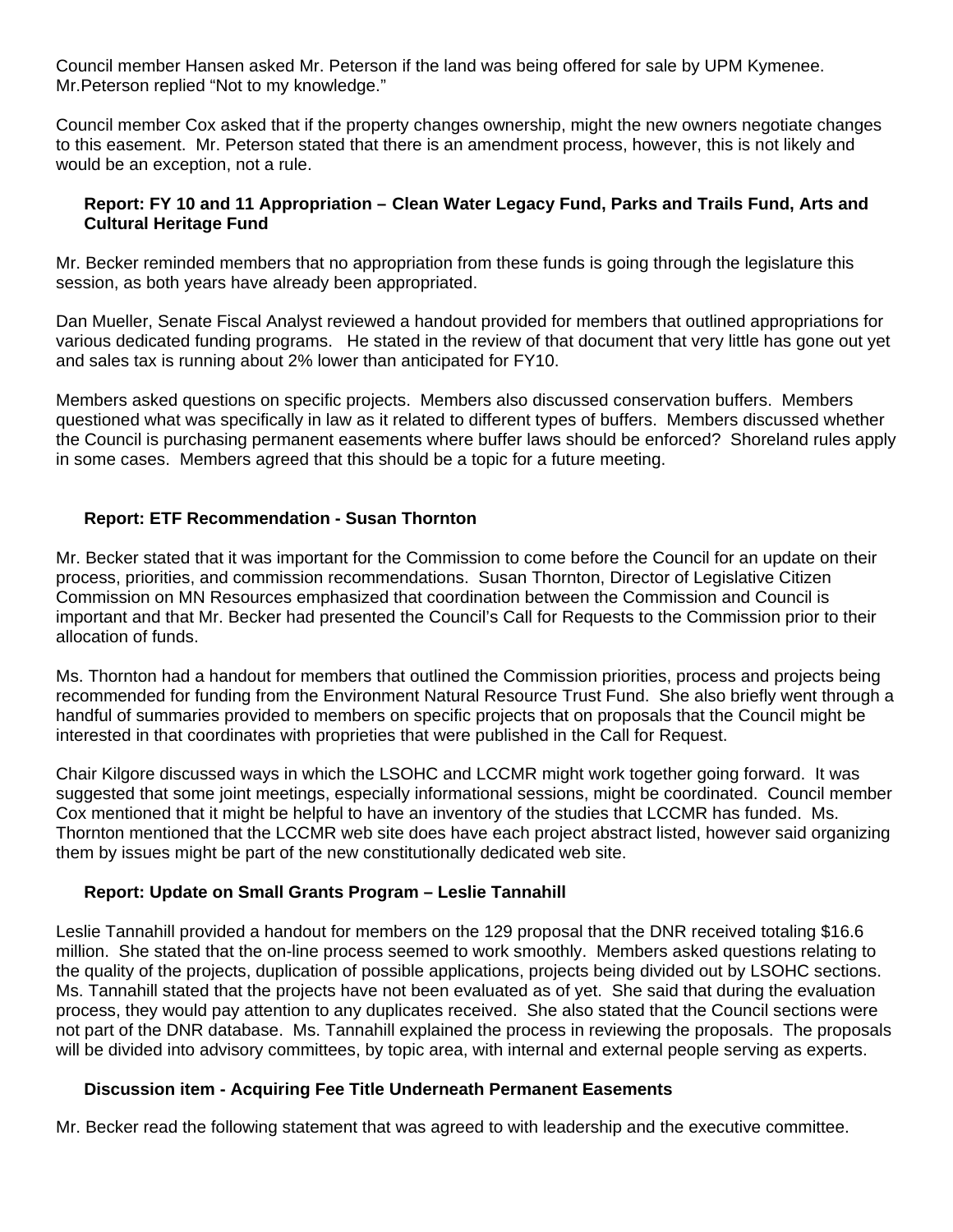"BACKGROUND: The Council has reviewed one accomplishment plan (Green Corridors) that proposed to buy the fee title underneath land with permanent conservation easements. The Council withheld approval of that accomplishment plan in part because the acquisition provided no additional protection to the habitat protected by the permanent conservation easement. After the program manager substituted acquisition targets with no associated permanent conservation easements the Council approved the plan.

Subsequently the F.Y. 2011 Draft Call for Requests, distributed to the council on September 15, 2009, proposed that the Call exclude requests to purchase land with permanent conservation easements. The Call prohibited this through minimum criterion 21, "Propose acquiring in fee only land without other permanent protection." This minimum criterion was inadvertently deleted from the draft Call for Requests on the evening of September 15, 2009 and never considered by the Council.

ISSUE: The denial of the first request to buy fee title to land protected by a permanent conservation easement, along with the publication of the September 15<sup>th</sup> Draft Call restricting acquiring land with other permanent protection, and the restriction's overnight disappearance has created uncertainty among recipients of fiscal year 2010 appropriations and individuals involved in the fiscal year 2011 recommendations.

Therefore it is useful to set forth the impact of the council's actions and inadvertent deletion of criterion 21 on the existing appropriations and the upcoming recommendations as follows:

SOLUTION: For existing appropriations the Council will consider proposals to acquire fee title to land protected by a permanent conservation easement on a case-by-case basis as amendments to approved accomplishment plans. The amendment should demonstrate that the fee title acquisition adds protection, or is necessary for restoration, or enhancement

For upcoming recommendations, because the approved Call did not contain minimum criteria prohibiting recommending purchase of fee title to land protected by a permanent conservation easement, the Council may consider recommending requests containing reference to purchases of fee underneath easements. In summary, the council will judge all requests containing easement acquisition on a level playing field with those that do not."

Chair Kilgore stated that this criteria omission might affect up to 5 proposals. Although members didn't want to restrict themselves with specific language, it was agreed it is not a wise use of money if the Council is purchasing land already protected by law. Council member Hartwell suggested building a culture of philanthropy where projects find other resources for the easement portion. Members agreed the Council should not make a practice of approving purchasing of land under permanent easement. Members agreed to evaluate any future request for acquiring land with a permanent conservation easement on a case-bycase basis, with the criteria being whether the acquisition provides additional protection or affords habitat restoration or enhancement that would otherwise not be possible absent the acquisition.

### **Report on Proposal Ranking by LSOHC Members**

Ms. Smith provided a review on the evaluation criteria used by members in evaluating the funding request for hearings. There were three questions asked for each project: 1) Does the project meet all of the minimum criteria? Members answered yes or no to this question. 2) Does the project meet all of the statewide criteria? and 3) Does this project meet all of the regional priority criteria? Members scored each of the last two questions on a sliding scale of 1 (doesn't address priorities) to 5 (fully meets priorities). Member's scores were summed and divided by the number of members scoring that project. Those scores were listed high to low and presented to members (list attached to minutes)

Motion by Council member Rall to accept the 24 proposals listed in rank order on the first page of the summary sheet (attachment) starting with proposal #8 and ending with proposal #15 as the first subset of programs to call in for hearings.